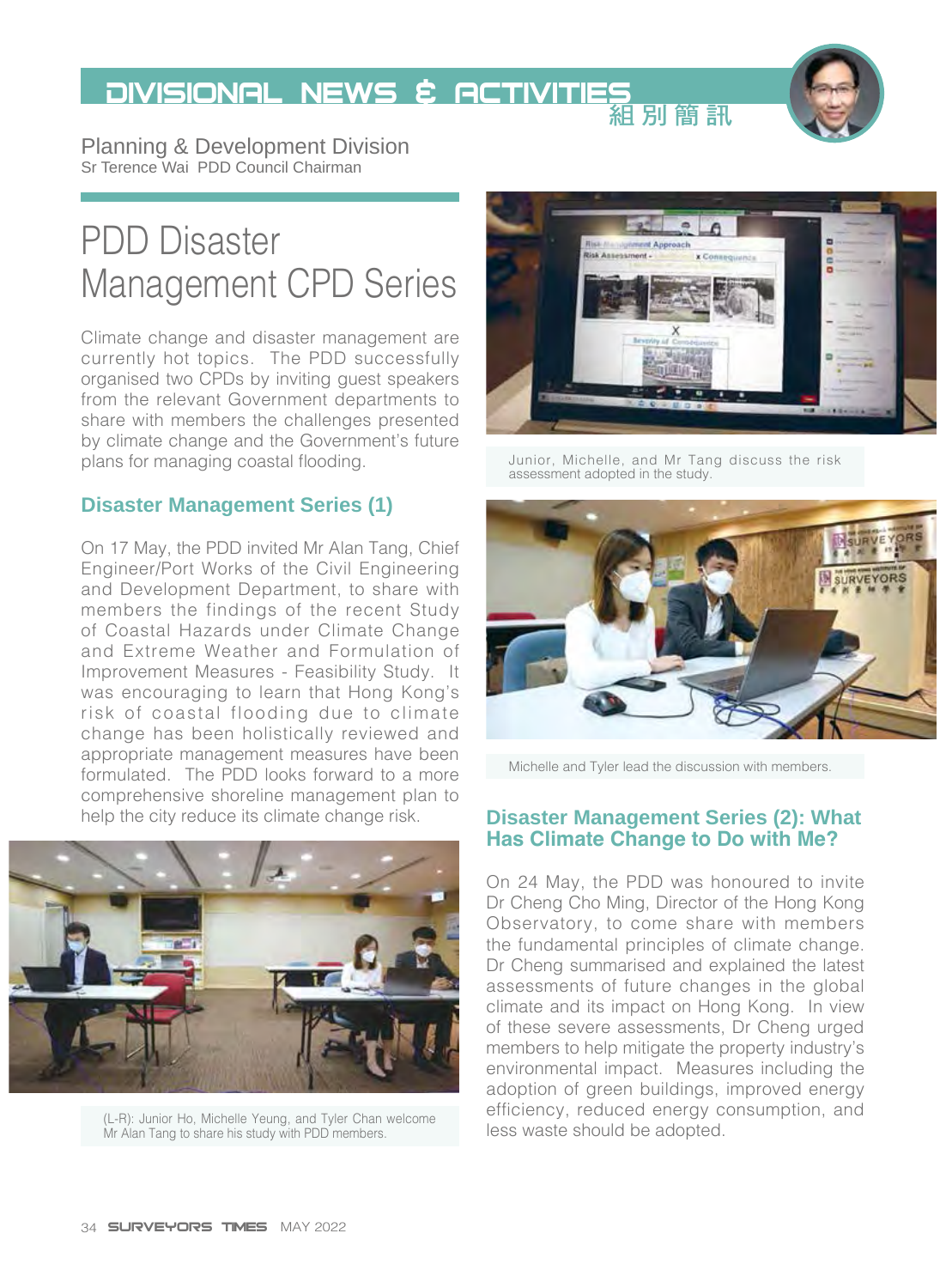# **DIVISIONAL NEWS & ACTIVITIES**



Junior hosts the CPD in the Board Room.



Junior thanks Dr Cheng for sharing his views with HKIS members.



Junior and Dr Cheng discuss the importance of green buildings in achieving carbon neutrality.

On behalf of the PDD, I sincerely thank Mr Tang and Dr Cheng for sharing their knowledge with members. The Disaster Management CPD series will continue, so please stay tuned!

### Beyond Your Campus Competition Workshop: Walkthrough from Planning to Development – Visits to City Gallery and Central Market

On 28 May, the PDD hosted a half-day event in Central for 20 secondary school students who joined the Beyond Your Campus Competition and aspired to unleash their creativities to design the ideal community around each of their campuses. The event consisted of guided visits to City Gallery, an interactive exhibit that showcases Hong Kong's urban planning efforts, and Central Market, a revitalised historical building that epitomises how developments have transformed along with society.

While walking from City Gallery to Central Market, PDD members introduced to the students Central's various landmarks including the IFC, Jardine House, the Central Elevated Walkway, and a future landmark at Site 3 of the New Central Harbourfront. In addition, everyone had fruitful exchanges on the Competition. Most of all, the students gained insights into the planning and development profession and Hong Kong's future developments.



Terence Wai presents a souvenir to Ms Connie Wong of City Gallery.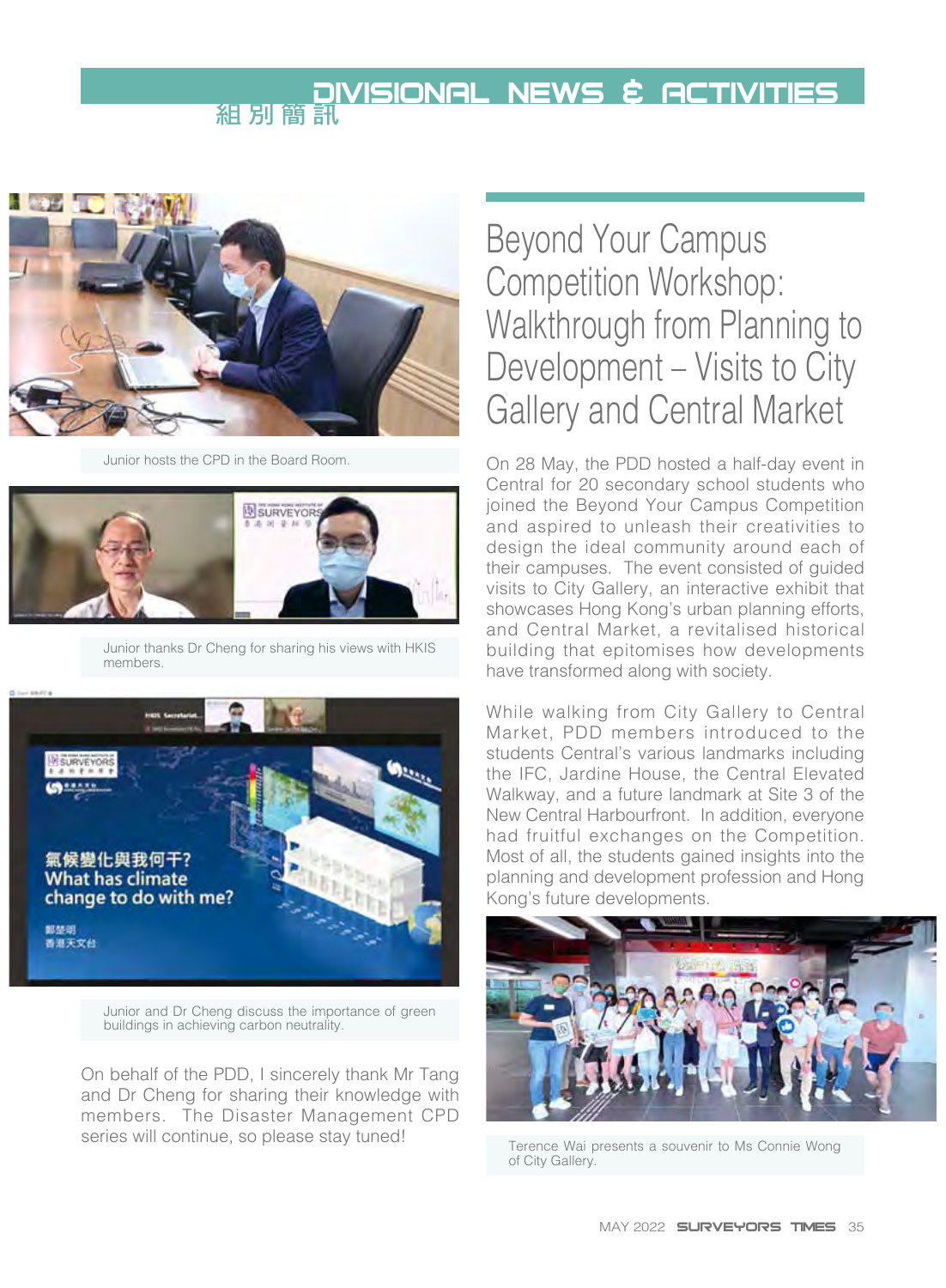# **DIVISIONAL NEWS & ACTIVITIES**





Guided Tours of City Gallery

oroma <del>a</del> 

Group Photos at Central Market